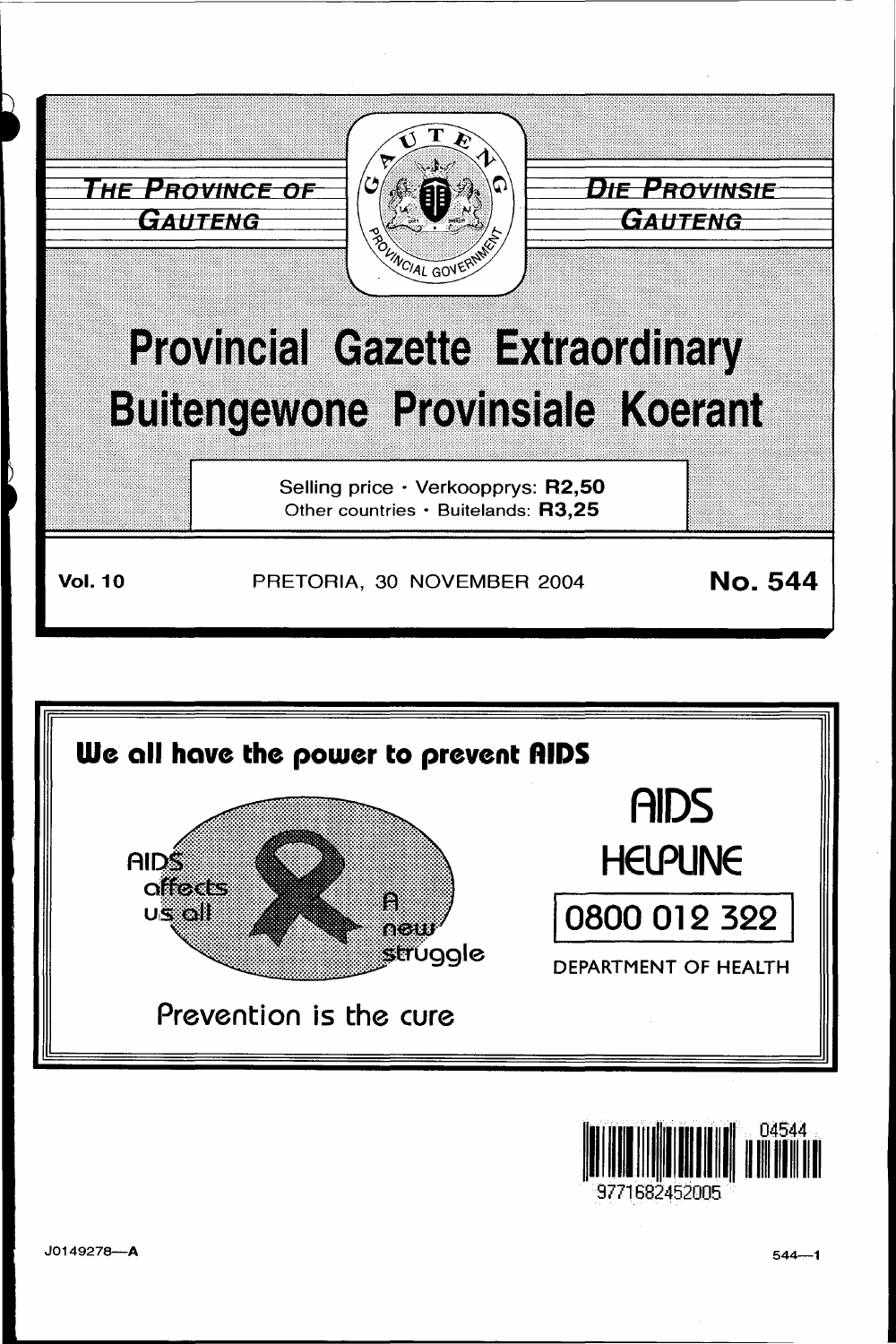$\ddot{\phantom{0}}$ 

# **CONTENTS • INHOUD**

| No. |                                | Page<br>No. | Gazette<br>No. |
|-----|--------------------------------|-------------|----------------|
|     | <b>LOCAL AUTHORITY NOTICES</b> |             |                |
|     |                                |             |                |

| 2748 Town-planning and Townships Ordinance (15/1986): Ekurhuleni Metropolitan Municipality: Declaration as an |     |
|---------------------------------------------------------------------------------------------------------------|-----|
|                                                                                                               | 544 |
|                                                                                                               | 544 |

 $\sim$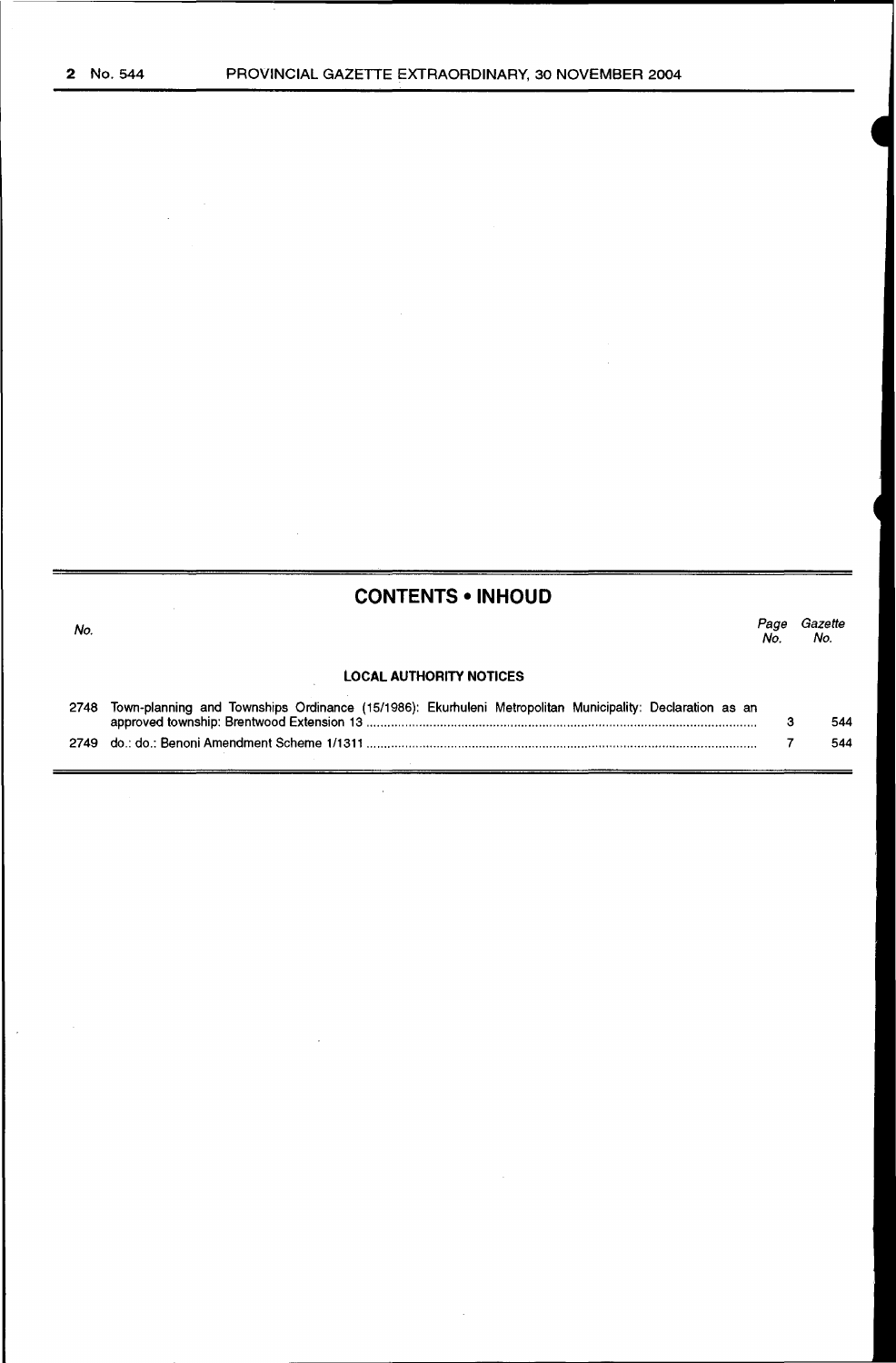## **LOCAL AUTHORITY NOTICE 2748**

## EKURHULENI METROPOLITAN MUNICIPALITY

## (BENONI SERVICE DELIVERY CENTRE)

## DECLARATION AS AN APPROVED TOWNSHIP

In terms of Section 103 of the Town-planning and Townships Ordinance, 1986 (Ordinance 15 of 1986), the Ekurhuleni Metropolitan Municipality (Benoni Service Delivery Centre) hereby declares Brentwood Extension 13 to be an approved township, subject to the conditions as set out in the Schedule hereto.

### **SCHEDULE**

STATEMENT OF CONDITIONS UNDER WHICH THE APPLICATION MADE BY GEOSTAV DEVELOPERS CC (HEREAFTER REFERRED TO AS THE APPLICANT) UNDER THE PROVISIONS OF CHAPTER Ill, PART C OF THE TOWN PLANNING AND TOWNSHIPS ORDINANCE, 1986 (ORDINANCE 15 OF 1986), FOR PERMISSION TO ESTABLISH A TOWNSHIP ON PORTION 353 (A PORTION OF PORTION 45) OF THE FARM VLAKFONTEIN 30-IR, HAS BEEN GRANTED

## 1. CONDITIONS OF ESTABLISHMENT

(1) Name

The name of the township shall be Brentwood Extension 13.

(2) Design

The township shall consist of erven and streets, as indicated on the General Plan S. G. 4837/2004.

(3) Disposal of existing conditions of title

All erven shall be made subject to existing conditions and servitudes, if any, including the reservation of rights to minerals.

- (4) Stormwater drainage and street construction
	- (a) The township owner shall, on request by the Local Authority, submit for his approval a detailed scheme complete with plans, sections and specifications, prepared by a professional Engineer, who shall be a member of the South African Association of Consulting Engineers or S. A. B. T. A. C. O., for the collection and disposal of stormwater throughout the township, by means of properly constructed works and for the construction, surfacing, kerbing and channelling of the streets therein, together with the provision of such retaining walls as may be considered necessary by the Local Authority. Furthermore, the scheme shall indicate the route and gradient by which each erf gains access to the street on which it abuts.
	- (b) The township owner shall, when required to do so by the Local Authority, carry out the approved scheme at his/her own expense on behalf of and to the satisfaction of the Local Authority, under the supervision of the appointed Professional Engineer and shall, for this purpose, provide financial guarantees to the Local Authority as determined by it.
	- (c) The township owner shall be responsible for the maintenance of the streets and stormwater drainage system, to the satisfaction of the Local Authority, until the streets and stormwater drainage systems have been constructed, as set out in sub-clause (b) above.
	- (d) Should the township owner fail to comply with the provisions of (a), (b) and (c) hereof, the Local Authority shall be entitled to do the work at the cost of the township owner.

#### (5) Obligations in regard to essential services

The township owner shall within such period as the Local Authority may determine, fulfil obligations in respect of the provision of water, electricity and sanitary services and the installation of systems therefore, is previously agreed upon between the township owner and the local Authority.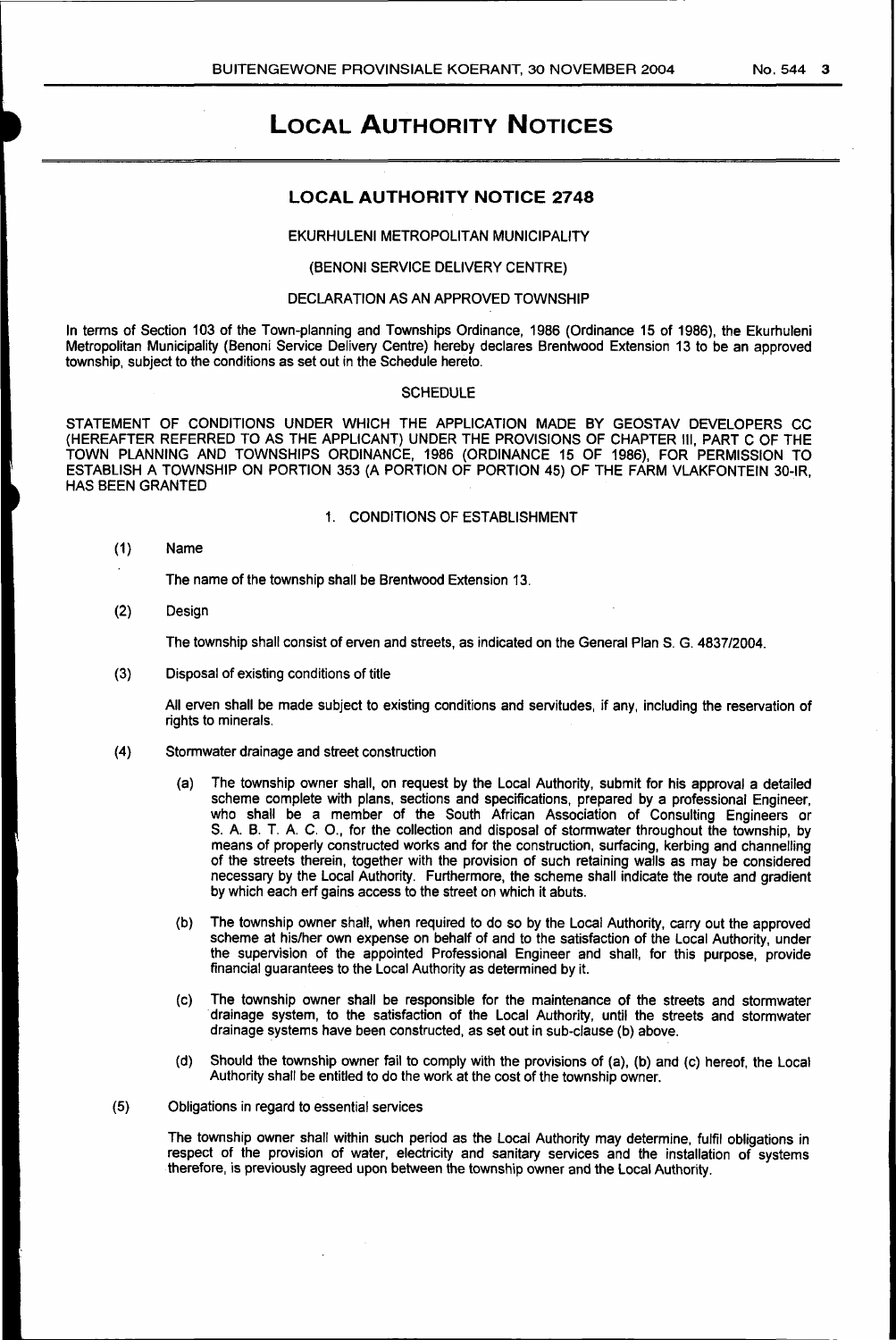#### (6) Endowment

The township owner shall, in terms of Section 98 (2) and (3) of the Town Planning and Townships Ordinance, 15 of 1986, pay a lump sum endowment to the Local Authority for the provision of land for a park/parks (public open space).

(7) Acceptance and disposal of stormwater

The township owner shall arrange for the drainage of the township to fit in with the adjacent public roads, for all stormwater running off or being diverted from the roads to be received and disposed of.

(8) Soil conditions

Proposals to overcome detrimental soil conditions, to the satisfaction of the local Authority, shall be contained on all building plans submitted for approval and all buildings shall be erected in accordance with the precautionary measures, accepted by the local Authority.

(9) Special conditions

A Body Corporate shall be established by the developer/township owner, in terms of Act 95 of 1986, which shall affect Erven 493 and 494

(10) Consolidation of erven

The township owner shall at his own expense have Erven 493 and 494 in the township consolidated. The Local Authority hereby grants approval for the new consolidated Erf 495, in terms of this township application.

### 2. CONDITIONS OF TITLE

- (1) All erven shall be subject to the following conditions, imposed by the Local Authority, in terms of the provisions of the Town Planning and Townships Ordinance, 15 of 1986:
	- (a) The erf is subject to a servitude, 2 metres wide, in favour of the Local Authority, for sewerage and other municipal purposes, along any two boundaries other than a street boundary and in the case of a panhandle erf, an additional servitude for municipal purposes, 2 metres wide, across the access portion of the erf, if and when required by the Local Authority: Provided that the Local Authority may dispense with any such servitude.
	- (b) No buildings or other structures shall be erected within the aforesaid servitude area and no large-rooted trees shall be planted within the area of such servitude or within 2 metres thereof.
	- (c) The Local Authority shall be entitled to deposit temporarily on the land, adjoining the aforesaid servitude, such material as may excavated by it during the course of the construction, maintenance or removal of such sewerage mains and other works as it, in its discretion, may deem necessary and shall further be entitled to reasonable access to the said land for the aforesaid purpose, subject to any damage done during the process of the construction, maintenance or removal of such sewerage mains or other works being made good by the Local Authority.
	- (d) The registered owner of an erf shall, by virtue of such ownership, be a member of a Body Corporate, in accordance with the conditions of establishment for Brentwood Extension 13 Township.
- (2) All erven shall be made subject to existing conditions and servitudes, including the rights to minerals.
- (3) All erven shall be made subject to the servitudes shown on the General Plan.

P. MASEKO City Manager Ekurhuleni Metropolitan Municipality Benoni Service Centre Administration Building Municipal Offices Elston Avenue **BENONI** 1501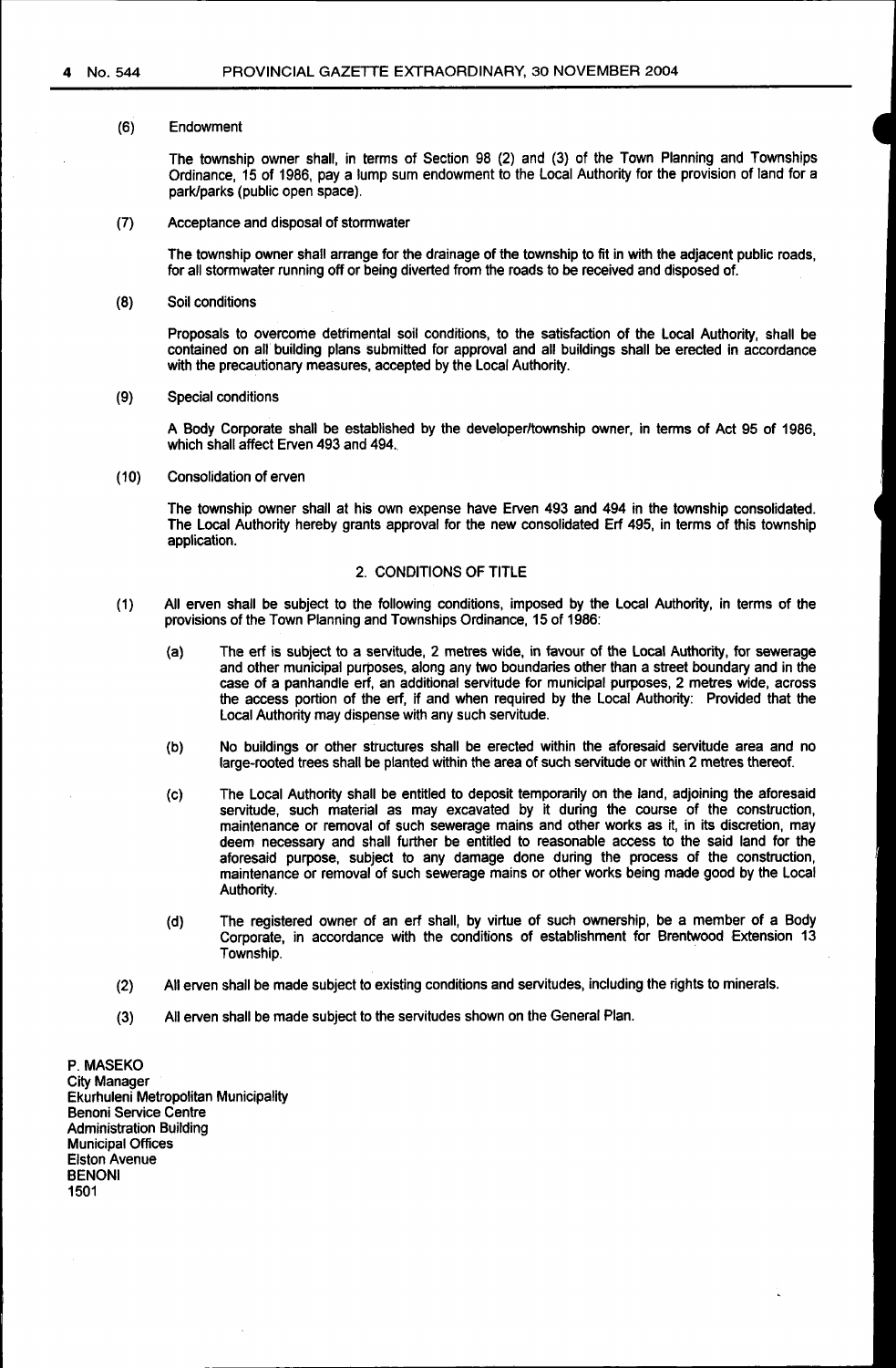#### EKURHULENI METROPOLITAANSE MUNISIPALITEIT

#### (BENONI DIENSLEWERINGSENTRUM)

#### VERKLARING TOT GOEDGEKEURDE DORP

lngevolge Artike1103 van die Ordonnansie op Dorpsbeplanning en Dorpe, 1986 (Ordonnansie 15 van 1986), verklaar die Ekurhuleni Metropolitaanse Munisipaliteit (Benoni Diensleweringssentrum) hiermee die dorp Brentwood Uitbreiding 13 tot n goedgekeurde dorp, onderworpe aan die volgende voorwaardes uiteengesit in die bygaande Bylae.

## BYLAE

VOORWAARDES WAAROP DIE AANSOEK GEDOEN DEUR GEOSTAV ONTWIKKELAARS BK (HIERNA DIE AANSOEKDOENER GENOEM) INGEVOLGE DIE BEPALINGS VAN HOOFSTUK 3 VAN DIE ORDONNANSIE OP DORPSBEPLANNING EN DORPE, 1986 (ORDONNANSIE 15 VAN 1986), OM TOESTEMMING OM 'N DORP TE STIG OP GEDEELTE 353 (GEDEELTE VAN GEDEELTE 45) VAN DIE PLAAS VLAKFONTEIN 30-IR, TOEGESTAAN IS

#### 1. STIGTINGSVOORWAARDES

#### (1) Naam

Die naam van die dorp is Brentwood Uitbreiding 13.

(2) Ontwerp

Die dorp bestaan uit erwe en strate, soos aangedui op die Algemene Plan L. G. 4837/2004.

(3) Beskikking oor bestaande titelvoorwaardes

Aile erwe moet onderworpe gemaak word aan bestaande voorwaardes en serwitute, indien daar is, met inbegrip van die voorbehoud van die regte op minerale.

- (4) Stormwater dreinering en straatkonstruksie
	- (a) Die dorpseienaar moet op versoek van die Plaaslike Bestuur aan sodanige bestuur 'n gedetailleerde skema, volledig met planne, deursnee en spesifikasies, opgestel deur 'n siviele ingenieur wat deur die Plaaslike Bestuur goedgekeur is, vir die opgaar en afvoer van stormwater deur die hele dorp deur middel van behoorlike aangelegde werke en vir die aanle, teermakadmisering, branding en kanalisering van die strate daarin, tesame met die verskaffing van sodanige keermure as wat die Plaaslike Bestuur nodig ag, vir goedkeuring voorle.

Verder moet die skema die roete en helling aandui deur middel waarvan elke erf toegang tot die aangrensende straat verkry.

- (b) Die dorpseienaar moet, wanneer die Plaaslike Bestuur dit vereis, die goedgekeurde skema op eie koste namens en tot bevrediging van die Plaaslike Bestuur, onder toesig van 'n siviele ingenieur deur die Plaaslike Bestuur goedgekeur, uitvoer.
- (c) Die dorpseienaar is verantwoordelik vir die instandhouding van die strate tot bevrediging van die plaaslike bestuur totdat die strate ooreenkomstig subklousule (b) gebou is.
- (d) lndien die dorpseienaar versuim om aan die bepalings van paragrawe (a), (b) en (c) hiervan te voldoen, is die Plaaslike Bestuur geregtig om die werk op koste van die dorpseienaar te doen.
- (5) Verpligtinge ten opsigte van noodsaaklike dienste

Die dorpseienaar sal binne 'n tydperk wat deur die Plaaslike Bestuur bepaal mag word, verpligtinge in terme van die voorsiening van water, elektrisitiet en sanitere dienste en die installering van sisteme nakom, soos voorheen nagekom tussen die dorpseienaar en die Plaaslike Bestuur.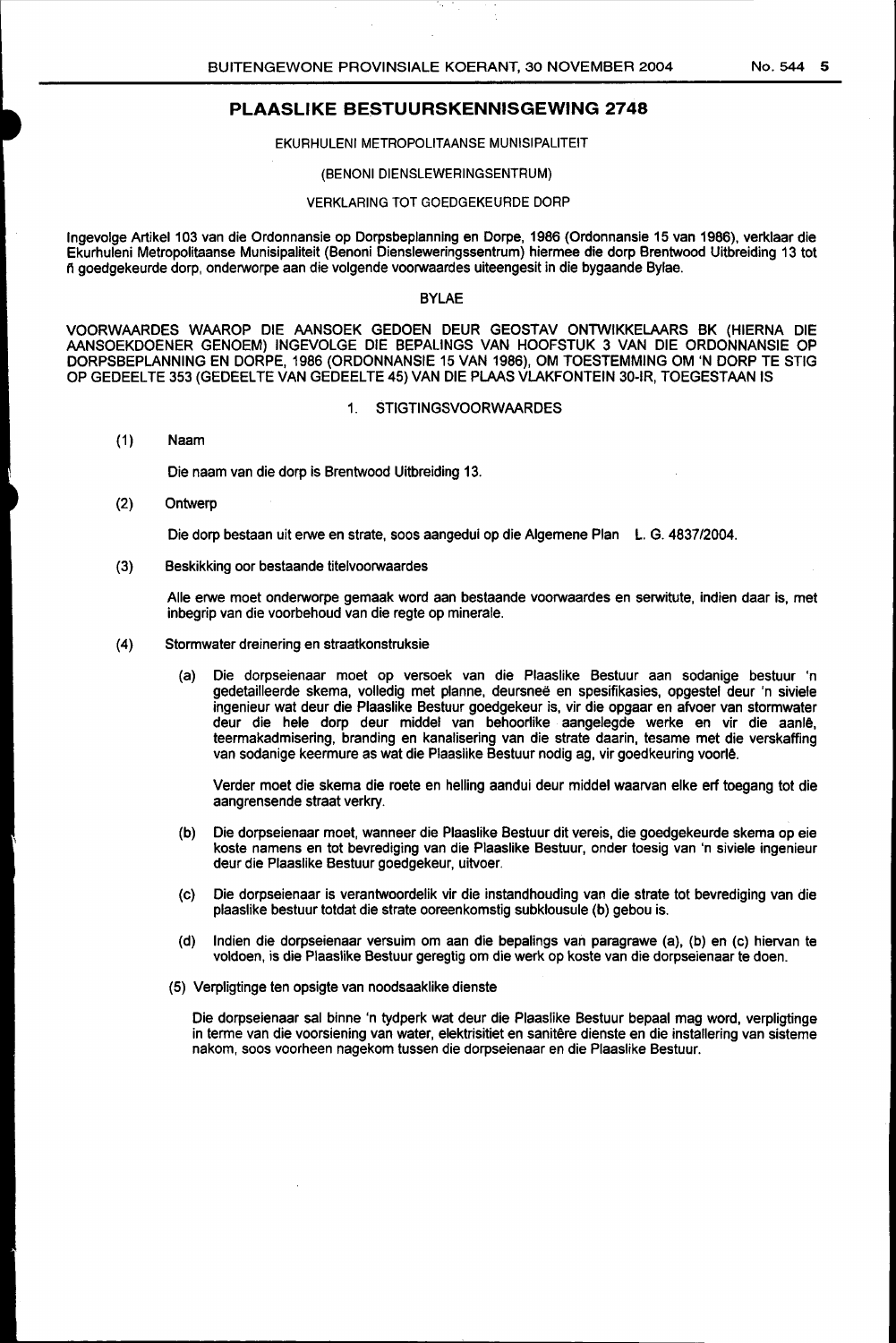#### (6) Begiftiging

Die dorpseienaar moet, in terme van Artikel 98 (2) en (3) van die Dorpsbeplanning en Dorpe Ordonnansie, 15 van 1986, 'n lompsom begiftinging aan die Plaaslike Bestuur vir die voorsiening van grand vir 'n park/parke (publieke oop area) betaal.

(7) Aanvaarding en verwydering van stormwater

Die dorpseienaar sal reëlings tref vir die dreinering van die dorp om in te pas met die aangrensende publieke paaie, vir al die stormwater wat afloop of wat afgelei word van die strate wat ontvang en verwyder sal word.

(8) Grond toestande

Voorstelle om nadelige grand toestande te voorkom, sal, tot tevredenheid van die Plaaslike Bestuur, by aile bouplanne ingesluit word vir goedkeuring en aile geboue sal in ooreenstemming met die voorsorgmaatreëls opgerig word, tot aanvaarding van die Plaaslike Bestuur.

(9) Spesiale voorwaardes

'n Beheerliggaam moet deur die ontwikkelaar/dorpseienaar gestig word, in terme van Wet 95 van 1986, wat Erwe 493 en 494 sal raak.

#### (10)Konsolidasie van erwe

Die dorpseienaar sal op sy eie onkostes Erwe 493 en 494 in die dorp laat konsolideer. Die Plaaslike Bestuur verleen hiermee goedkeuring vir die nuwe gekonsolideerde Erf 495, in terme van hierdie dorpsaansoek.

### 2. TITELVOORWAARDES

- (1) Alle erwe is onderworpe aan die volgende voorwaardes, opgelê deur die Administrateur ingevolge die bepalings van die Ordonnansie op Dorpsbeplanning en Dorpe, 15 of 1986:
	- (a) Die erf is onderwore aan 'n serwituut, 2 meter breed, vir riolerings- en ander munisipale doeleindes, ten gunste van die Plaaslike Bestuur, fangs enige twee grense, uitgesonderd 'n straatgrens en, in die geval van 'n pypsteel, 'n addisionele serwituut vir munisipale doeleindes 2 meter breed oor die toegansgedeelte van die erf, indien en wanneer verlang deur die Plaaslike Bestuur: Met dien verstande dat die plaaslike bestuur van enige sodanige serwituut mag afsien.
	- (b) Geen geboue of ander strukture mag binne die voornoemde serwituutgebied opgerig word nie en geen grootwortelbome mag binne die gebied van sodanige serwituut of binne 'n afstand van 2 meter daarvan geplant word nie.
	- (c) Die Plaaslike Bestuur is geregtig om enige materiaal wat deur hom uitgegrawe word tydens die aanleg, onderhoud of verwydering van sodanige rioolhoofpypleidings en ander werke wat hy volgens goeddunke noodsaaklik ag, tydelik te plaas op die grand wat aan die voornoemde serwituut grens en voorts is die Plaaslike Bestuur geregtig tot redelike toegang tot genoemde grond vir die voornoemde doe!, onderworpe daaraan dat die Plaaslike Bestuur enige skade verged wat gedurende die aanleg, onderhoud of verwydering van sodanige rioofhoofpypleidings en ander werke veroorsaak word.

P. MASEKO

Ekurhuleni Metropolitaanse Munisipaliteit (Benoni Dienleweringssentrum) Administratiewe Gebou Munisipale Kantore Elstonlaan BENONI 1501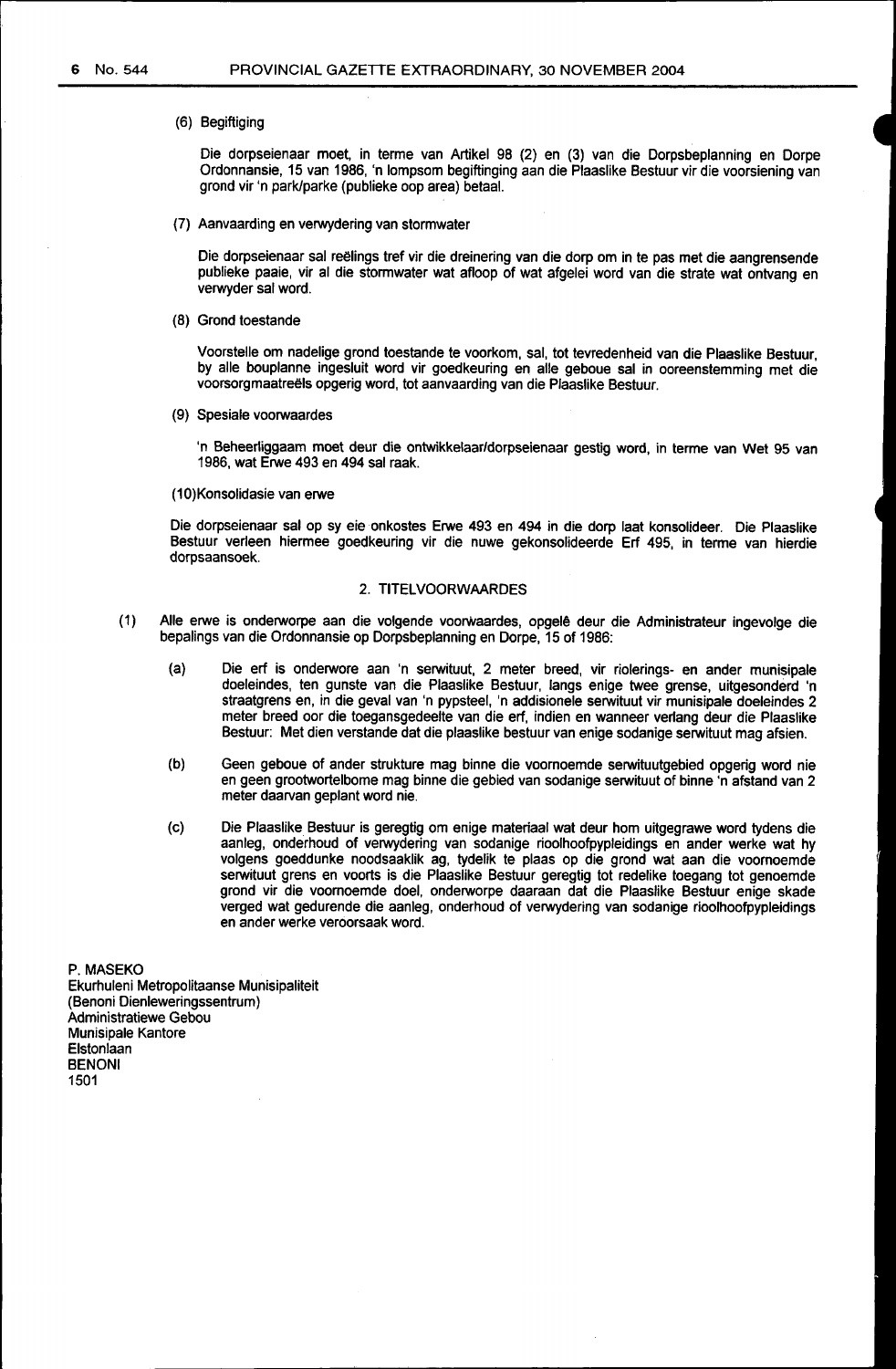## **LOCAL AUTHORITY NOTICE 2749**

EKURHULENI METROPOLITAN MUNICIPALITY BENONI AMENDMENT SCHEME 1/1311

The Ekurhuleni Metropolitan Municipality hereby, in terms of the provisions of Section 125(1) of the Town Planning and Townships Ordinance, 15 of 1986, declares that it has approved an Amendment Scheme being an amendment of the Benoni Town Planning Scheme, 1948, comprising the same land as included in the township of Brentwood Extension 13.

Map 3 and the Scheme Clauses of the Amendment Scheme are filed with the Area Manager: Benoni Customer Care Centre, sixth floor, Treasury Building, Elston Avenue, Benoni.

The amendment is known as Benoni Amendment Scheme 1/1311.

Paul Maseko City Manager Treasury Building Elston Avenue BENONI

## **PLAASLIKE BESTUURSKENNISGEWING 2749**

EKURHULENI METROPOLITAANSE MUNISIPALITEIT BENONI WYSIGINGSKEMA 1/1311

Die Ekurhuleni Metropolitaanse Munisipaliteit verklaar hierby, ingevolge die bepalings van Artikel 125(1) van die Ordonnansie op Dorpsbeplanning en Dorpe, 15 van 1986, dat 'n wysigingskema synde 'n wysiging van die Benoni Dorpsbeplanningskema, 1948, wat uit dieselfde grand as die dorp Brentwood Uitbreiding 13 bestaan, goedgekeur het.

Kaart 3 en die Skemaklousules van die Wysigingskama word vir bewaring gehou by die Areabestuurder: Benoni Dienssentrum, sesde vloer, Tessourie Gebou, Elstonlaan, Benoni.

Hierdie wysiging staan bekend as Benoni Wysigingskema 1/1331.

Paul Maseko **Stadsbestuurder** Tessourie Gebou Elstonlaan BENONI